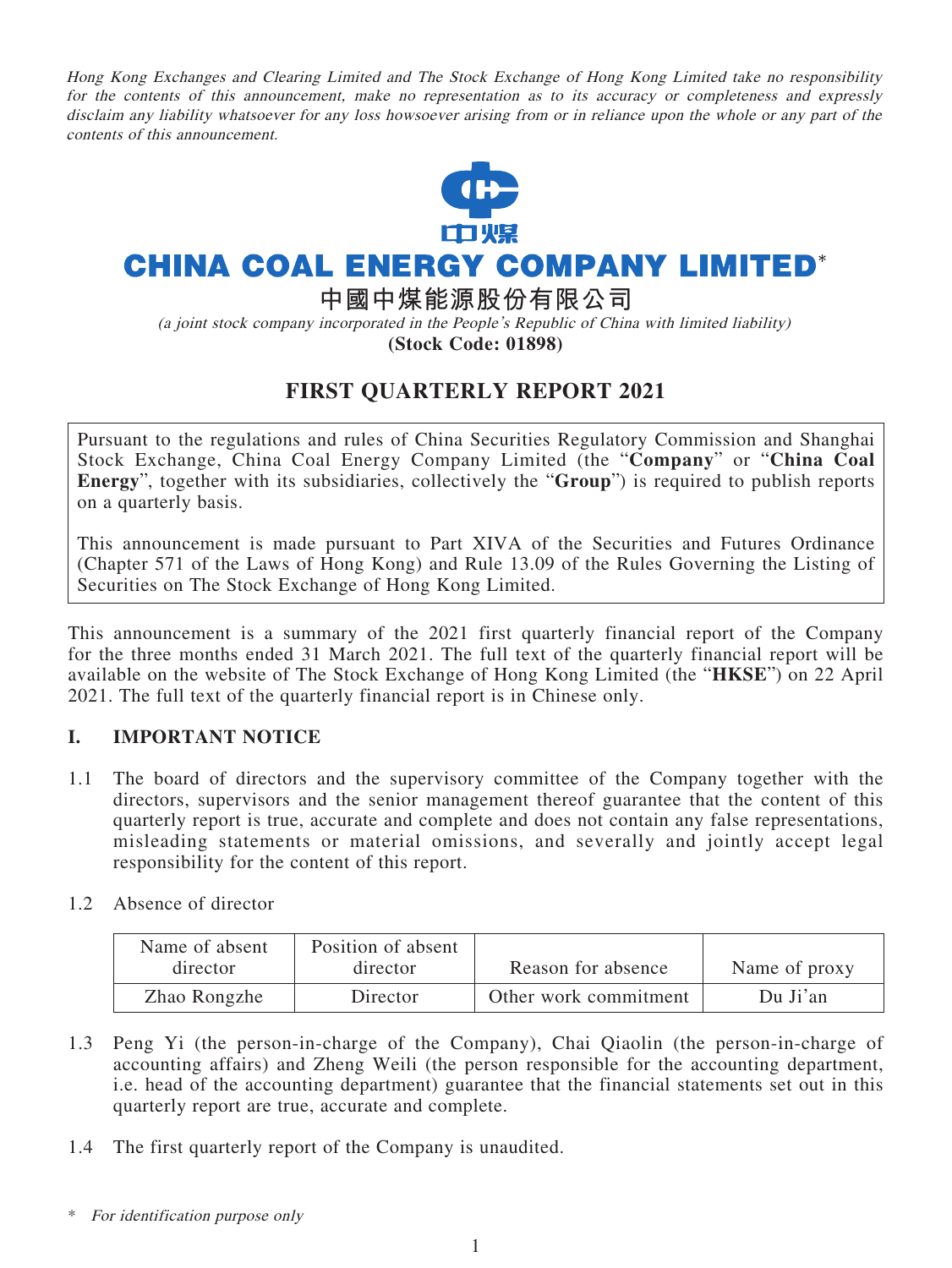### **II. BASIC INFORMATION OF THE COMPANY**

## **2.1 Major financial data**

Unit: RMB' 000

|                                                              |                                     |                                       | Increase/decrease<br>at the end of the<br>reporting period |
|--------------------------------------------------------------|-------------------------------------|---------------------------------------|------------------------------------------------------------|
|                                                              | As at the end of                    |                                       | as compared to                                             |
|                                                              | the reporting<br>period             | As at the end of<br>the previous year | the end of the<br>previous year $(\% )$                    |
| Total assets                                                 | 289,709,012                         | 281,686,377                           | 2.8                                                        |
| Net assets attributable to shareholders                      |                                     |                                       |                                                            |
| of the listed company                                        | 104,900,725                         | 100,857,446                           | 4.0                                                        |
|                                                              |                                     | From the<br>beginning of the          |                                                            |
|                                                              |                                     | previous year to                      |                                                            |
|                                                              | From the                            | the end of the                        | Increase/decrease                                          |
|                                                              | beginning of the<br>year to the end | corresponding<br>period of the        | compared to the                                            |
|                                                              | of the reporting                    | previous year                         | corresponding<br>period of the                             |
|                                                              | period                              | (Restated)                            | previous year $(\% )$                                      |
| Net cash flows generated from                                |                                     |                                       |                                                            |
| operating activities                                         | 5,835,827                           | 4,596,433                             | 27.0                                                       |
|                                                              |                                     | From the                              |                                                            |
|                                                              |                                     | beginning of the<br>previous year to  |                                                            |
|                                                              | From the                            | the end of the                        | Increase/decrease                                          |
|                                                              | beginning of the                    | corresponding                         | compared to the                                            |
|                                                              | year to the end<br>of the reporting | period of the<br>previous year        | corresponding<br>period of the                             |
|                                                              | period                              | (Restated)                            | previous year $(\% )$                                      |
| Operational revenue                                          | 44,442,528                          | 27,520,485                            | 61.5                                                       |
| Net profit attributable to shareholders                      |                                     |                                       |                                                            |
| of the listed company                                        | 3,509,206                           | 648,488                               | 441.1                                                      |
| Net profit attributable to shareholders                      |                                     |                                       |                                                            |
| of the listed company net of<br>nonrecurring gains or losses | 3,478,859                           | 625,328                               | 456.3                                                      |
| Weighted average return on net assets                        |                                     |                                       | Increased by 2.75                                          |
| $(\%)$                                                       | 3.41                                | 0.66                                  | percentage points                                          |
| Basic earnings per share (RMB per<br>share)                  | 0.26                                | 0.05                                  | 420.0                                                      |
| Diluted earnings per share (RMB per<br>share)                | 0.26                                | 0.05                                  | 420.0                                                      |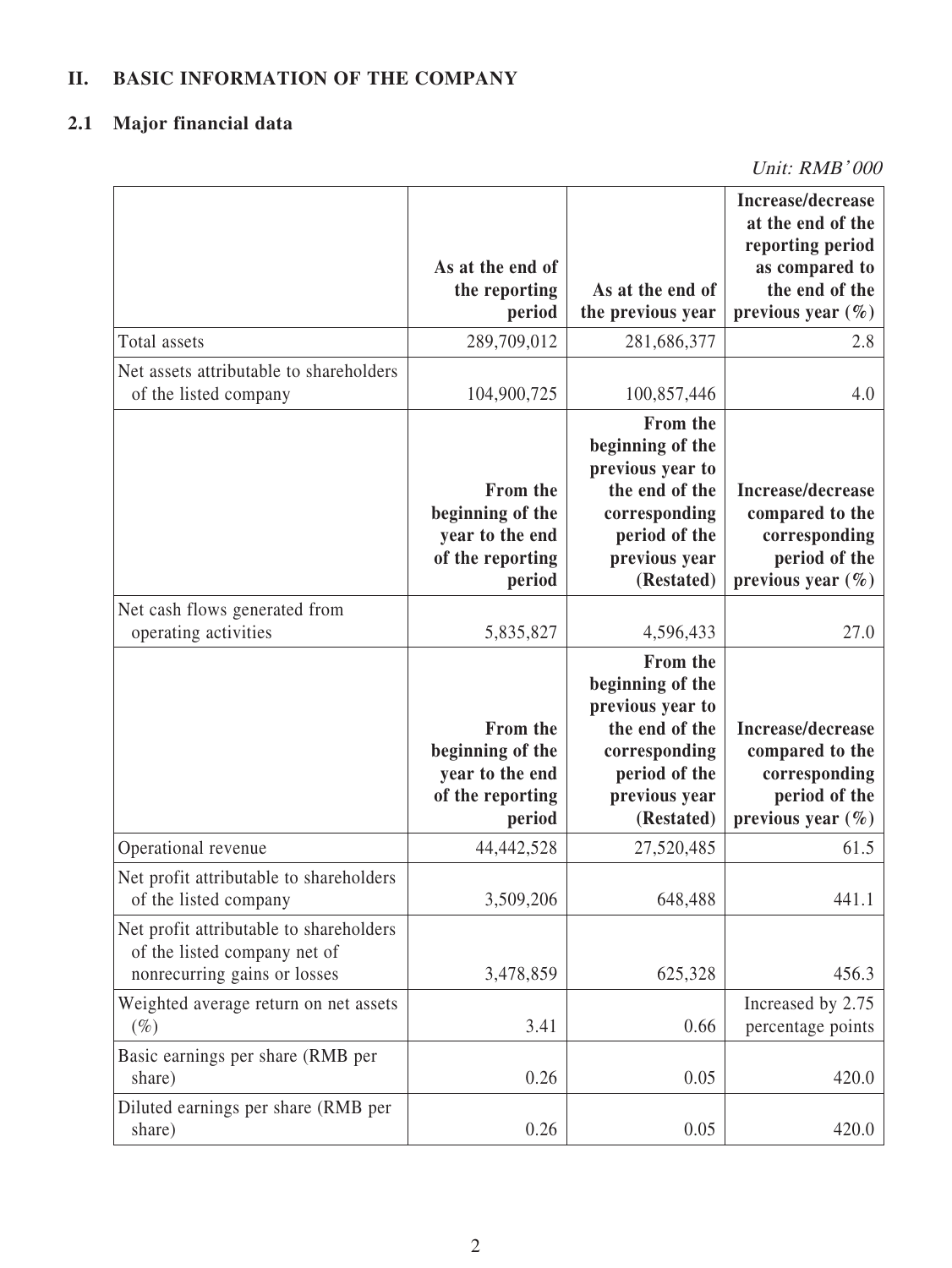## **Non-recurring gains or losses and relevant amounts**

## $\sqrt{\text{Applied}} = \square$  Not applicable

Unit: RMB' 000

| <b>Items</b>                                                                                                                                                                                                                                                          | <b>Amount for the</b><br>current period | <b>Explanations</b> |
|-----------------------------------------------------------------------------------------------------------------------------------------------------------------------------------------------------------------------------------------------------------------------|-----------------------------------------|---------------------|
| Profit or loss on disposal of non-current assets                                                                                                                                                                                                                      | 3,156                                   |                     |
| Government grants included in profit or loss for the<br>current period, excluding those closely related to<br>the Company's ordinary business and granted on an<br>ongoing basis in fixed amount or volume according<br>to certain principles under national policies | 27,278                                  |                     |
| Gain or loss from external entrusted loans                                                                                                                                                                                                                            | 7,422                                   |                     |
| Other non-operating income and expenses apart from<br>the foregoing                                                                                                                                                                                                   | 3,176                                   |                     |
| Gain or Loss on other non-recurring items                                                                                                                                                                                                                             | 293                                     |                     |
| Impact on minority shareholders'<br>interests (after tax)                                                                                                                                                                                                             | $-3,314$                                |                     |
| Effect of income tax                                                                                                                                                                                                                                                  | $-7,664$                                |                     |
| Total                                                                                                                                                                                                                                                                 | 30,347                                  |                     |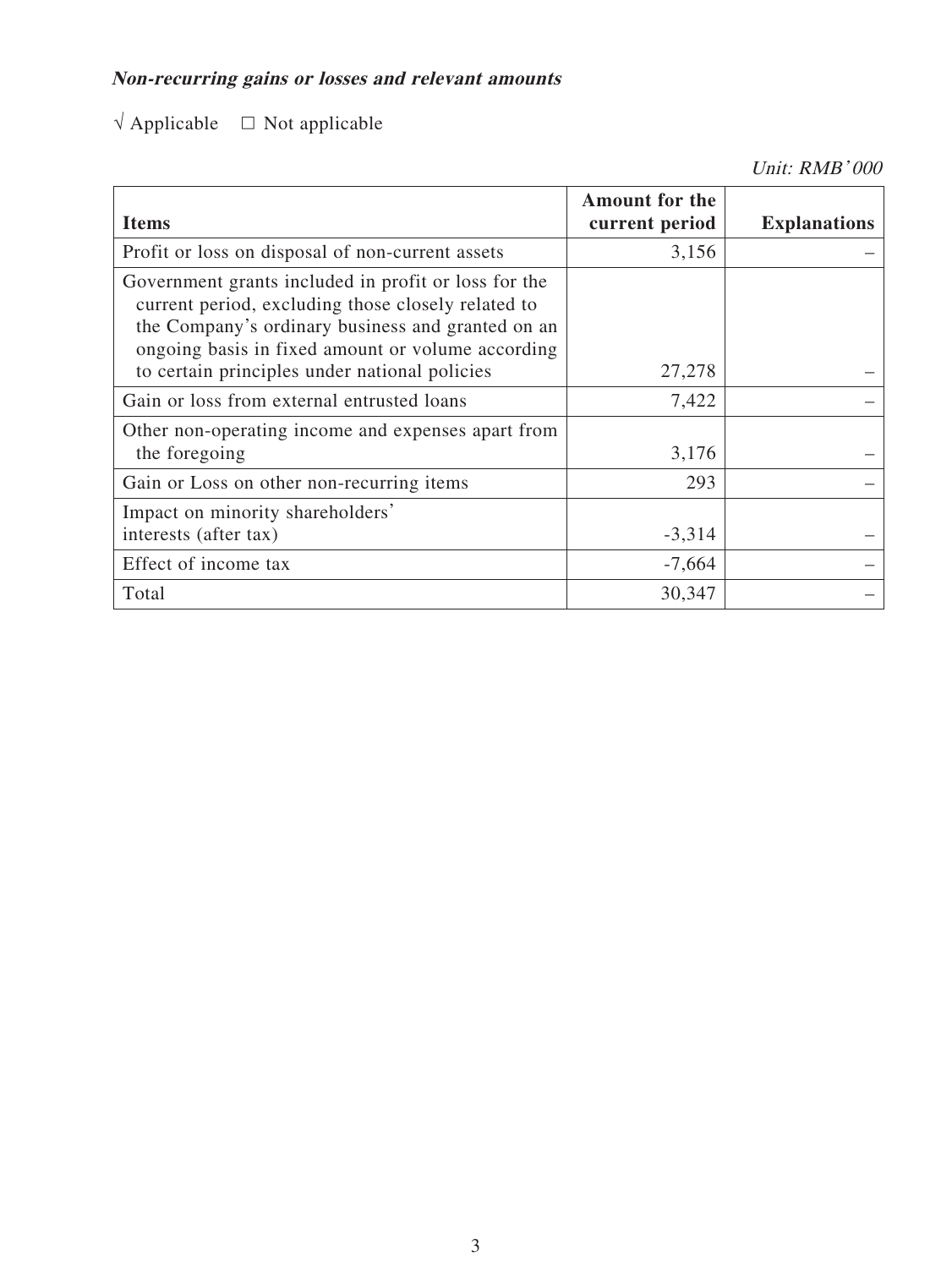## **2.2 Major production and operational data**

Unit: RMB

| <b>Items</b> |                                                 | Unit           | January to<br><b>March 2021</b> | January to<br><b>March 2020</b> | Percentage<br>change % |
|--------------|-------------------------------------------------|----------------|---------------------------------|---------------------------------|------------------------|
| I.           | Coal operations                                 |                |                                 |                                 |                        |
|              | 1. Production volume of commercial coal         | 10,000 tonnes  | 2,859                           | 2,556                           | 11.9                   |
|              | Of which: Thermal coal                          | 10,000 tonnes  | 2,551                           | 2,285                           | 11.6                   |
|              | Coking coal                                     | 10,000 tonnes  | 308                             | 271                             | 13.7                   |
|              | 2. Sales volume of commercial coal              | 10,000 tonnes  | 7,249                           | 5,060                           | 43.3                   |
|              | (1) Sales volume of self produced coal          | 10,000 tonnes  | 2,858                           | 2,484                           | 15.1                   |
|              | Of which: external sales volume                 | 10,000 tonnes  | 2,694                           | 2,347                           | 14.8                   |
|              | (2) Sales volume of proprietary coal<br>trading | 10,000 tonnes  | 4,126                           | 2,524                           | 63.5                   |
|              | Of which: external sales volume                 | 10,000 tonnes  | 3,857                           | 2,322                           | 66.1                   |
|              | (3) Agency sales of coal                        | 10,000 tonnes  | 265                             | 52                              | 409.6                  |
|              | II. Coal chemical operations                    |                |                                 |                                 |                        |
|              | (I) Polyolefin                                  |                |                                 |                                 |                        |
| 1.           | Polyethylene production volume                  | 10,000 tonnes  | 20.2                            | 19.3                            | 4.7                    |
|              | Sales volume                                    | 10,000 tonnes  | 19.5                            | 14.4                            | 35.4                   |
| 2.           | Polypropylene production volume                 | 10,000 tonnes  | 19.5                            | 18.6                            | 4.8                    |
|              | Sales volume                                    | 10,000 tonnes  | 19.1                            | 17.7                            | 7.9                    |
| (II) Urea    |                                                 |                |                                 |                                 |                        |
| 1.           | Production volume                               | 10,000 tonnes  | 53.8                            | 48.9                            | 10.0                   |
| 2.           | Sales volume                                    | 10,000 tonnes  | 63.7                            | 59.1                            | 7.8                    |
|              | (III) Methanol                                  |                |                                 |                                 |                        |
| 1.           | Production volume                               | 10,000 tonnes  | 24.2                            | 20.4                            | 18.6                   |
| 2.           | Sales volume                                    | 10,000 tonnes  | 24.3                            | 20.2                            | 20.3                   |
|              | Of which: external sales volume                 | 10,000 tonnes  | 4.5                             | 0.1                             | 4,400.0                |
|              | III. Coal mining equipment operations           |                |                                 |                                 |                        |
|              | 1. Output value of coal mining equipment        | RMB100 million | 21.8                            | 21.4                            | 1.9                    |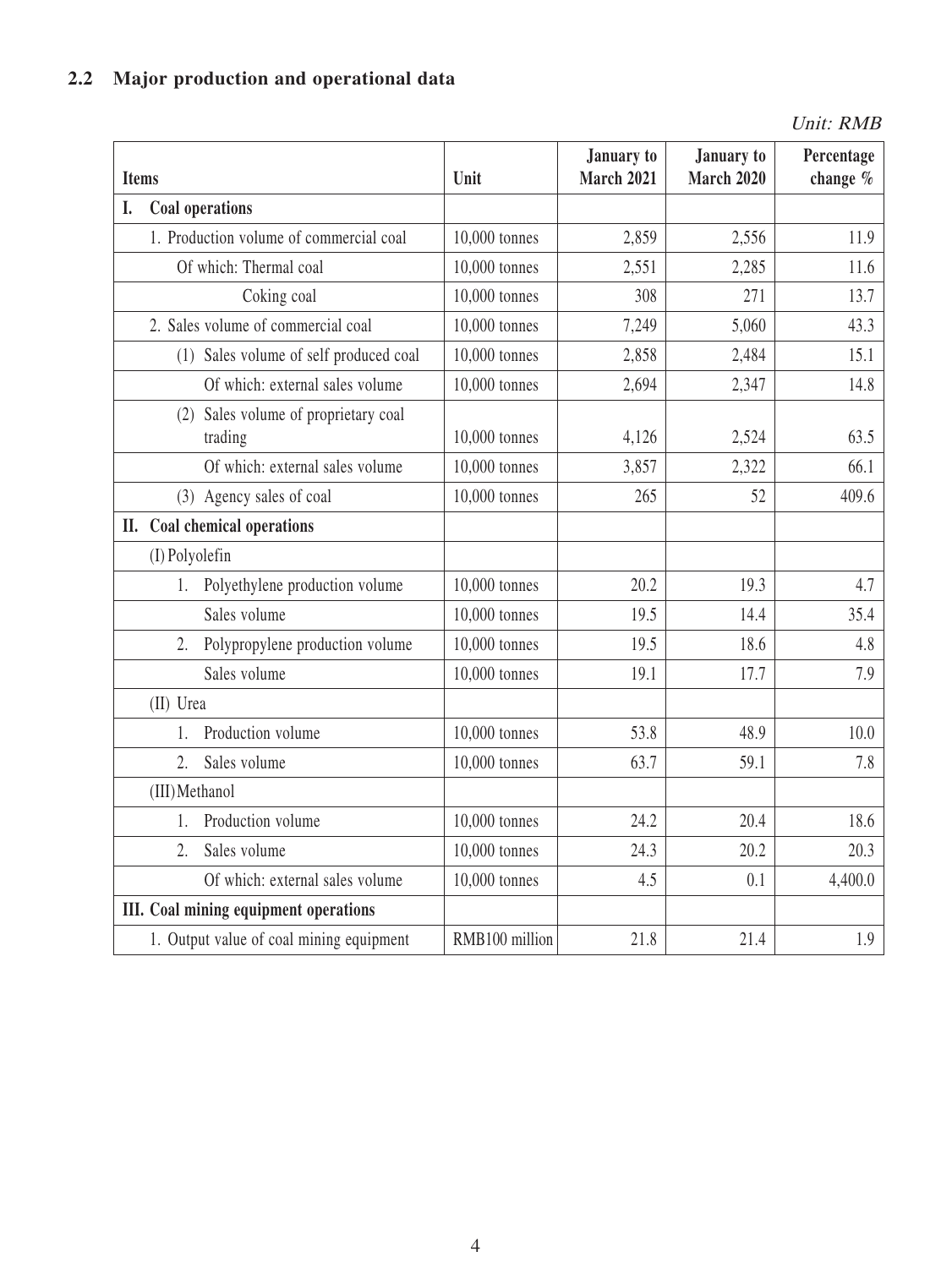**2.3 Major differences arising from the adoption of different accounting standards in preparing the financial statements**

| Unit: RMB'000 |  |
|---------------|--|
|---------------|--|

|                                                                                | Net profit attributable to<br>shareholders of the listed<br>company |                                               | Net assets attributable to<br>shareholders of the listed<br>company |                                     |
|--------------------------------------------------------------------------------|---------------------------------------------------------------------|-----------------------------------------------|---------------------------------------------------------------------|-------------------------------------|
|                                                                                | <b>January</b> to<br><b>March 2021</b>                              | <b>January to</b><br>March 2020<br>(Restated) | As at 31<br><b>March</b><br>2021                                    | As at 31<br><b>December</b><br>2021 |
| According to PRC GAAP                                                          | 3,509,206                                                           | 648,488                                       | 104,900,725                                                         | 100,857,446                         |
| Items and amounts adjusted according to IAS:                                   |                                                                     |                                               |                                                                     |                                     |
| Adjustment to special<br>(1)<br>funds and deferred tax of<br>the coal industry | 521,702                                                             | 409,851                                       | $-15,202$                                                           | $-20,446$                           |
| Adjustment to floating<br>(2)<br>of non-tradable shares<br>under equity split  |                                                                     |                                               | $-155,259$                                                          | $-155,259$                          |
| (3)<br>Adjustment to<br>government grants                                      | 927                                                                 | 927                                           | $-21,333$                                                           | $-22,260$                           |
| According to IAS                                                               | 4,031,835                                                           | 1,059,266                                     | 104,708,931                                                         | 100,659,481                         |

Explanations on major reconciliations are as follows:

- (1) Adjustment to special reserves and relevant deferred tax: special reserves comprise maintenance fee, safety fund, coal mine transformation fund, mining environmental restoration security deposit and sustainable development reserve. Under PRC GAAP, the Group should make provisions for the special reserves which will be accounted as the production cost and contributions made to the special reserves of equity attributable to shareholders. Non-capital expenditure incurred should be directly offset against special reserves upon incurrence, while capital expenditure incurred should be recorded as fixed assets upon completion, and offset against special reserves based on the cost of the fixed assets with accumulated depreciation fully recognised. After that, no subsequent provisions for depreciation would be made to the relevant fixed assets. Under IFRS, provisions made for the special reserves should be recorded as retained earnings provision while the relevant expenditures are recognised upon incurrence and the special reserves are accordingly transferred to retained earnings.
- (2) Under PRC GAAP, the consideration paid by holders of non-tradable shares to holders of tradable shares in accordance with the reform proposal of equity split should be recorded as long-term equity investments in the balance sheet. Under IFRS, such consideration shall be recorded as interests of minority shareholders directly deducted from the equity attributable to shareholders.
- (3) Under PRC GAAP, subsidies considered as capital investment by the government should be recorded in "capital reserve". Under IFRS, the subsidies mentioned above shall be treated as government grants.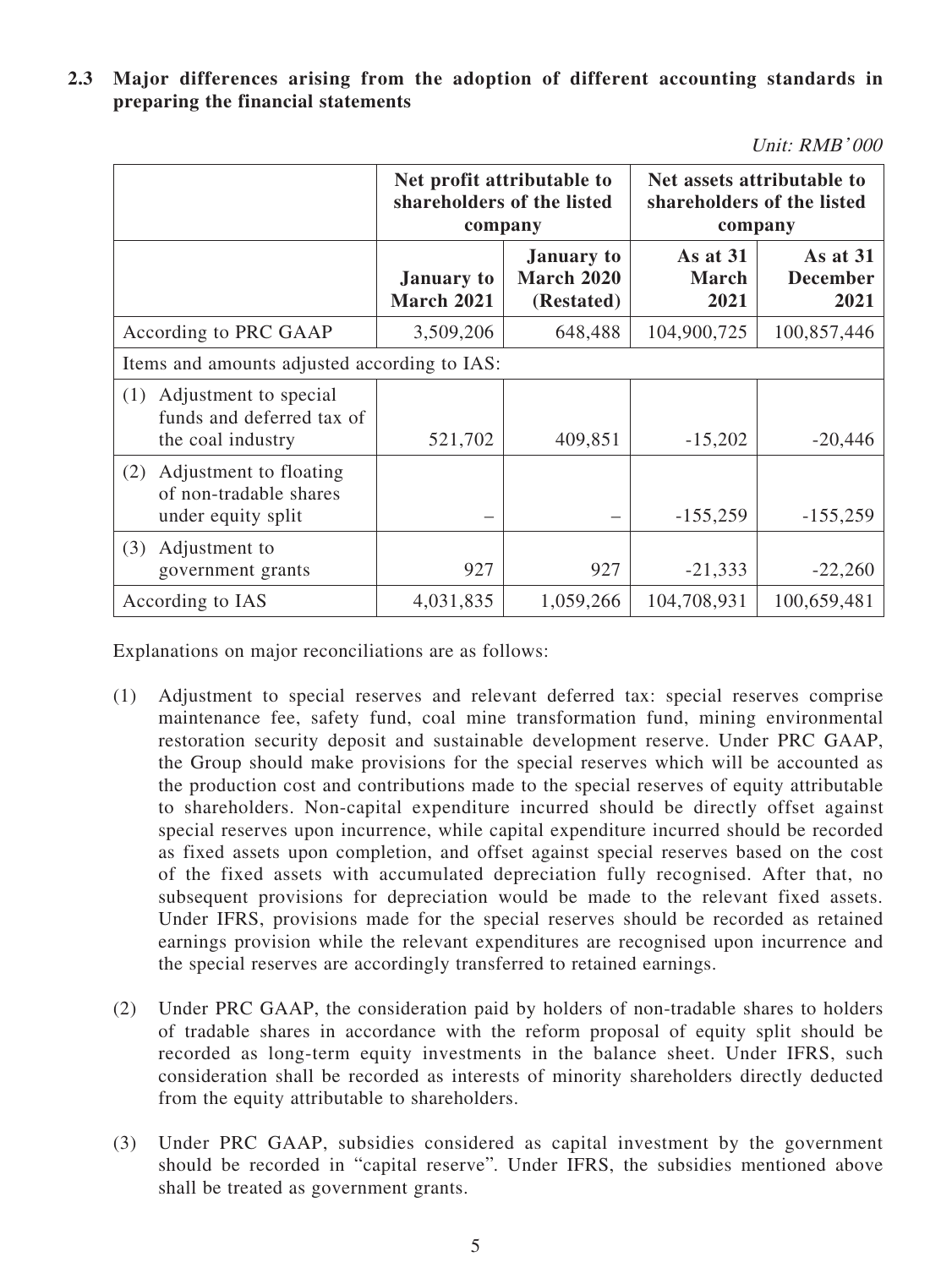**2.4 Total number of shareholders, top 10 shareholders and top 10 shareholders holding tradable shares (or shareholders not subject to trading moratorium) as at the end of the reporting period**

Unit: Share

| <b>Total number of shareholders</b>                                                                                                                           |                                                     |                                    |                             |                                    |                          | 135,302                     |
|---------------------------------------------------------------------------------------------------------------------------------------------------------------|-----------------------------------------------------|------------------------------------|-----------------------------|------------------------------------|--------------------------|-----------------------------|
|                                                                                                                                                               |                                                     | Particulars of top 10 shareholders |                             |                                    |                          |                             |
|                                                                                                                                                               | Number of<br>shares<br>held as at the<br>end of the | <b>Shareholding</b>                | Number of<br>shares subject | <b>Shares</b> pledged<br>or frozen |                          |                             |
| Name of shareholders (full name)                                                                                                                              | reporting<br>period                                 | percentage<br>$(\%)$               | to trading<br>moratorium    | <b>Status</b>                      | <b>Number</b>            | Nature of<br>shareholders   |
| China National Coal Group Corporation                                                                                                                         | 7,605,207,608                                       | 57.36%                             |                             | Nil                                | $\theta$                 | State-owned<br>legal person |
| HKSCC NOMINEES LIMITED                                                                                                                                        | 3,953,897,457                                       | 29.82%                             |                             | Unknown                            | $\overline{\phantom{a}}$ | Foreign legal<br>person     |
| China Securities Finance Corporation<br>Limited (中國證券金融股份有限公司)                                                                                                | 335, 624, 355                                       | 2.53%                              |                             | Nil                                | $\theta$                 | State-owned<br>legal person |
| China Coal Hong Kong Limited<br>(中煤能源香港有限公司)                                                                                                                  | 132,351,000                                         | 1.00%                              |                             | Nil                                | $\theta$                 | Foreign legal<br>person     |
| Central Huijin Asset Management<br>Company Limited (中央匯金資產管理<br>有限責任公司)                                                                                       | 83,035,400                                          | 0.63%                              |                             | Nil                                | $\theta$                 | State-owned<br>legal person |
| Hong Kong Securities Clearing Company<br>Limited                                                                                                              | 79,122,108                                          | 0.60%                              |                             | Nil                                | $\boldsymbol{0}$         | Foreign legal<br>person     |
| Agricultural Bank of China Limited -<br>Guangfa Balance Selected Mixed Type<br>Securities Investment Fund (中國農業<br>銀行股份有限公司一廣發均衡優選混<br>合型證券投資基金)              | 46,415,081                                          | 0.35%                              |                             | Nil                                | $\theta$                 | Other                       |
| China Construction Bank Corporation -<br>Guangfa Value Leading Mixed Type<br>Securities Investment Fund (中國建設<br>銀行股份有限公司一廣發價值優勢混<br>合型證券投資基金)                | 41,050,601                                          | 0.31%                              |                             | Nil                                | $\theta$                 | Others                      |
| Xu Kaidong (徐開東)                                                                                                                                              | 32,618,710                                          | 0.25%                              |                             | Nil                                | $\theta$                 | Domestic<br>natural person  |
| Industrial and Commercial Bank of China<br>Limited - Guangfa Value Advantage<br>Mixed Type Securities Investment Fund<br>(中國工商銀行股份有限公司 - 廣發價<br>值優勢混合型證券投資基金) | 21,937,970                                          | 0.17%                              |                             | Nil                                | $\theta$                 | Others                      |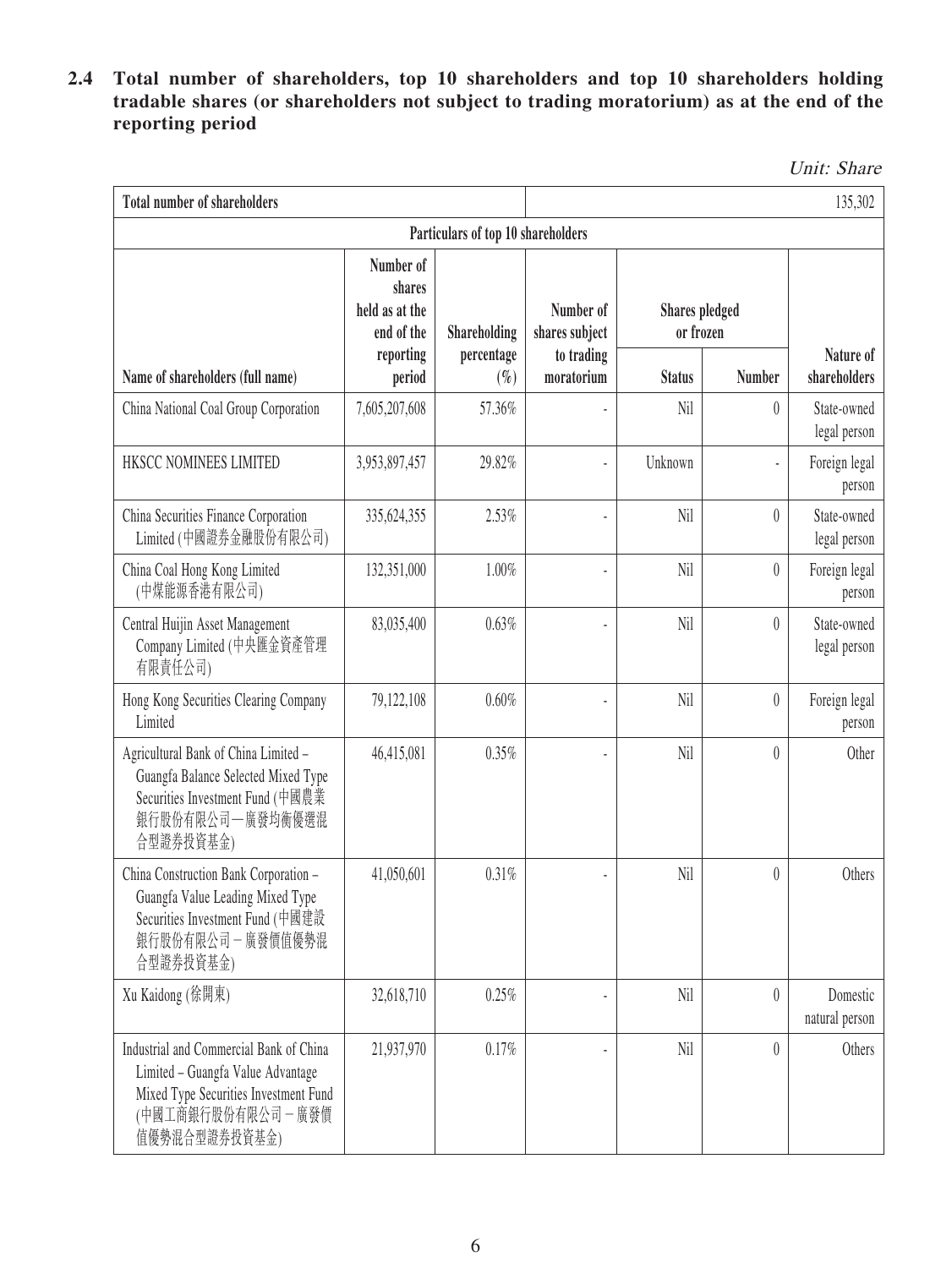| Particulars of top 10 shareholders not subject to trading moratorium                                                                                     |                                       |                                                                                                                                                                                                                                                                 |                                  |
|----------------------------------------------------------------------------------------------------------------------------------------------------------|---------------------------------------|-----------------------------------------------------------------------------------------------------------------------------------------------------------------------------------------------------------------------------------------------------------------|----------------------------------|
|                                                                                                                                                          | <b>Number of listed</b>               |                                                                                                                                                                                                                                                                 | <b>Type and number of Shares</b> |
|                                                                                                                                                          | shares held not<br>subject to trading |                                                                                                                                                                                                                                                                 |                                  |
| Name of shareholders                                                                                                                                     | moratorium                            | <b>Type</b>                                                                                                                                                                                                                                                     | <b>Number</b>                    |
| China National Coal Group Corporation (中國中煤<br>能源集團有限公司)                                                                                                 | 7,605,207,608                         | Ordinary shares<br>denominated in RMB                                                                                                                                                                                                                           | 7,605,207,608                    |
| HKSCC NOMINEES LIMITED                                                                                                                                   | 3,953,897,457                         | Overseas listed foreign<br>shares                                                                                                                                                                                                                               | 3,953,897,457                    |
| China Securities Finance Corporation Limited $(\dagger)$<br>國證券金融股份有限公司)                                                                                 | 335, 624, 355                         | Ordinary shares<br>denominated in RMB                                                                                                                                                                                                                           | 335,624,355                      |
| China Coal Hong Kong Limited (中煤能源香港有<br>限公司)                                                                                                            | 132,351,000                           | Overseas listed foreign<br>shares                                                                                                                                                                                                                               | 132,351,000                      |
| Central Huijin Asset Management Company<br>Limited (中央匯金資產管理有限責任公司)                                                                                      | 83,035,400                            | Ordinary shares<br>denominated in RMB                                                                                                                                                                                                                           | 83,035,400                       |
| Hong Kong Securities Clearing Company Limited                                                                                                            | 79,122,108                            | Ordinary shares<br>denominated in RMB                                                                                                                                                                                                                           | 79,122,108                       |
| Agricultural Bank of China Limited - Guangfa<br><b>Balance Selected Mixed Type Securities</b><br>Investment Fund (中國農業銀行股份有限公司–<br>廣發均衡優選混合型證券投資基金)      | 46,415,081                            | Ordinary shares<br>denominated in RMB                                                                                                                                                                                                                           | 46,415,081                       |
| China Construction Bank Corporation - Guangfa<br>Value Leading Mixed Type Securities Investment<br>Fund (中國建設銀行股份有限公司 - 廣發價值<br>優勢混合型證券投資基金)             | 41,050,601                            | Ordinary shares<br>denominated in RMB                                                                                                                                                                                                                           | 41,050,601                       |
| Xu Kaidong (徐開東)                                                                                                                                         | 32,618,710                            | Ordinary shares<br>denominated in RMB                                                                                                                                                                                                                           | 32,618,710                       |
| Industrial and Commercial Bank of China Limited -<br>Guangfa Value Advantage Mixed Type Securities<br>Investment Fund (中國工商銀行股份有限公司-<br>廣發價值優勢混合型證券投資基金) | 21,937,970                            | Ordinary shares<br>denominated in RMB                                                                                                                                                                                                                           | 21,937,970                       |
| Explanations on affiliated relationship or parties<br>acting in concert among the above-mentioned<br>shareholders                                        |                                       | China Coal Hong Kong Limited (中煤能源香港有限公司) is a<br>wholly-owned subsidiary of China Coal Group (中煤集團), the<br>controlling shareholder of the Company. It is not certain if any of the<br>other shareholders are affiliated or acting in concert with each other. |                                  |
| Explanations on preference shareholders with voting<br>rights restored and the number of shares held                                                     |                                       | The Company does not have preference shares and has no<br>preference shareholders with voting rights restored.                                                                                                                                                  |                                  |

Notes: The above tables of particulars of top 10 shareholders and particulars of top 10 shareholders not subject to trading moratorium are based on the followings:

- 1. The above information was prepared in accordance with the register of shareholders of the Company as at 31 March 2021 provided by the China Securities Depository and Clearing Corporation Limited Shanghai Branch and Computershare Hong Kong Investor Services Limited.
- 2. The A shares held by Hong Kong Securities Clearing Company Limited are held on behalf of various customers.
- 3. The H shares held by HKSCC Nominees Limited are held on behalf of various customers.

As at 31 March 2021, according to the disclosure of interests published on the website of HKSE, Funde Sino Life Insurance Co., Ltd. had long positions in 2,012,858,147 H shares of the Company.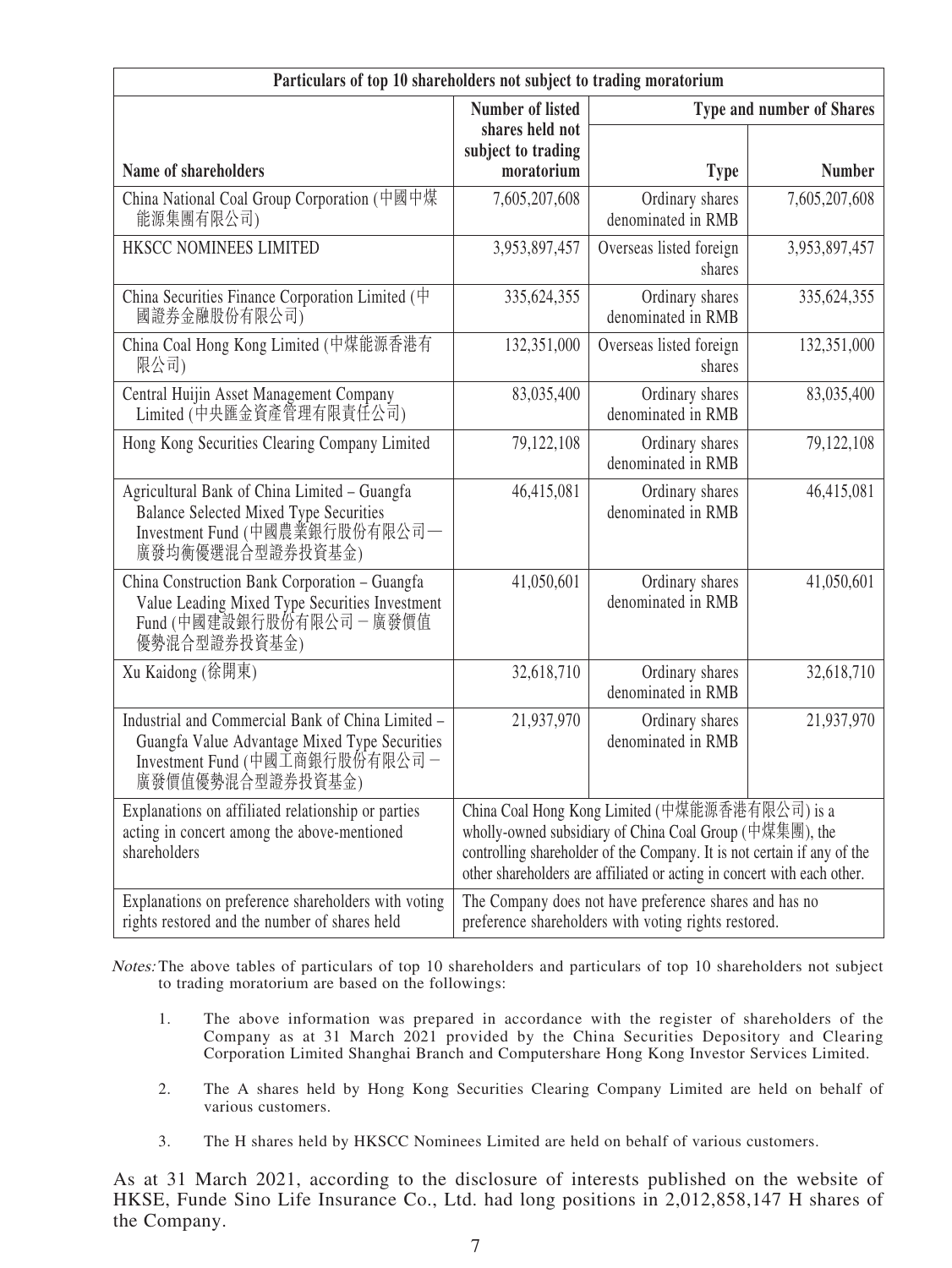- **2.5 Total number of holders of preference shares, top 10 holders of preference shares and top 10 holders of preference shares (not subject to trading moratorium) as at the end of the reporting period**
	- $\Box$  Applicable  $\sqrt{\phantom{a}}$  Not applicable

#### **III. SIGNIFICANT EVENTS**

- **3.1 Significant changes of the major accounting items and financial indicators of the Company and the reasons thereof**
	- $\sqrt{\text{Applied}}$   $\Box$  Not applicable

#### **3.1.1 Analysis on reasons for the major changes in items on the balance sheet**

Unit: RMB' 000

| <b>Items</b>           | As at<br>31 March<br>2021 | As at<br>31 December<br><b>2020</b> | Increase/<br>decrease<br>$(\%)$ | Major reasons for the changes                                                                                                                                                                       |
|------------------------|---------------------------|-------------------------------------|---------------------------------|-----------------------------------------------------------------------------------------------------------------------------------------------------------------------------------------------------|
| Account<br>receivables | 10,016,570                | 7,241,095                           | 38.3                            | Mainly due to the increase in account<br>receivables during the settlement<br>period as a result of the significant<br>increase in income due to the<br>expansion in sales scale of the<br>Company. |
| Tax payables           | 2,744,640                 | 1,634,611                           | 67.9                            | Mainly due to the increase in EIT<br>and VAT payables as a result of the<br>increase in earnings and expansion<br>in sales scale of the Company.                                                    |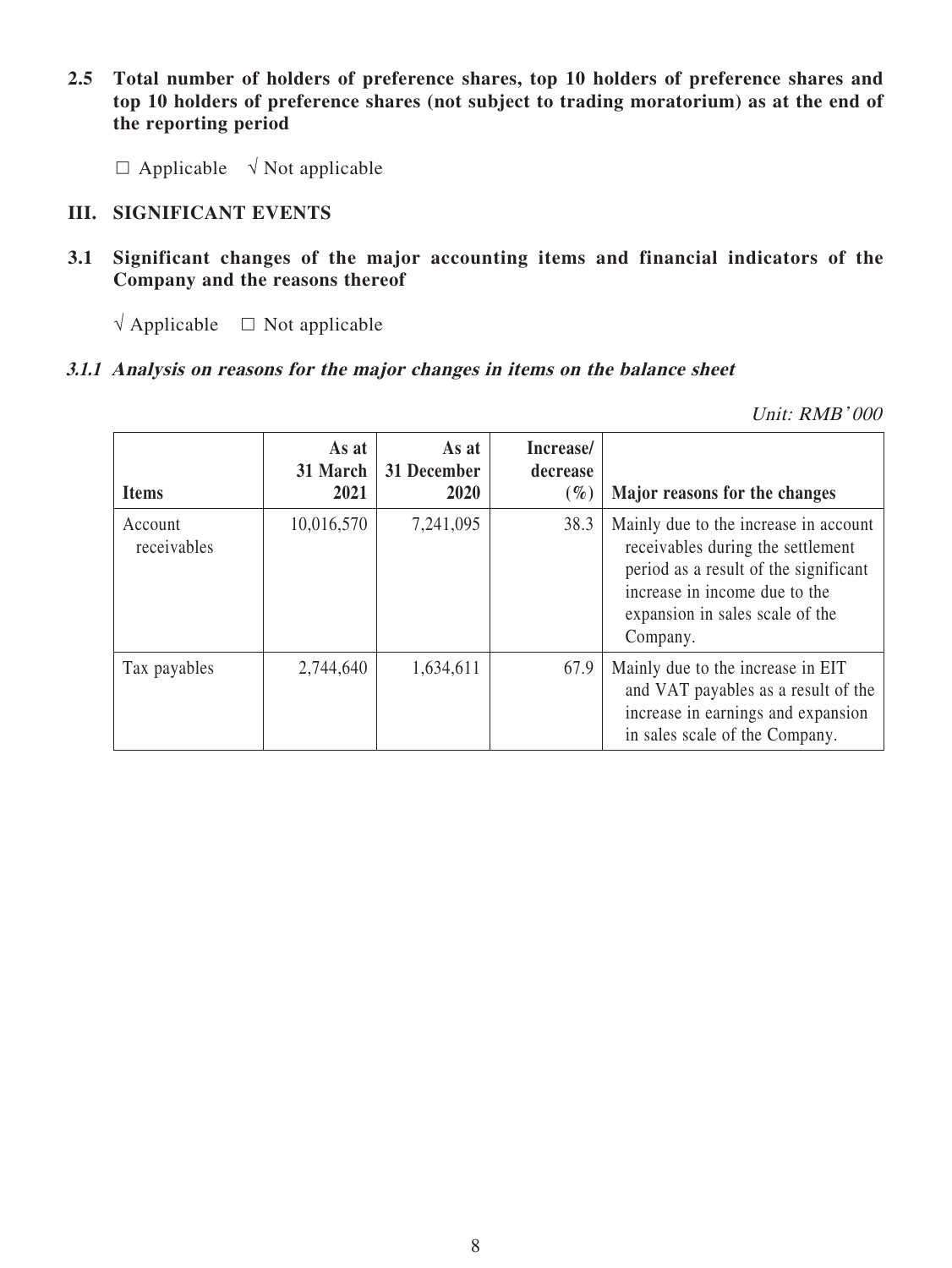| Unit: RMB'000 |  |
|---------------|--|
|               |  |

| <b>Items</b>                            | January to<br><b>March</b><br>2021 | <b>January</b> to<br><b>March</b><br>2020<br>(Restated) | Increase/<br>decrease $(\% )$ | Major reasons for the changes                                                                                                                                                                                                                                                                                                                                                                                                                                                                                      |
|-----------------------------------------|------------------------------------|---------------------------------------------------------|-------------------------------|--------------------------------------------------------------------------------------------------------------------------------------------------------------------------------------------------------------------------------------------------------------------------------------------------------------------------------------------------------------------------------------------------------------------------------------------------------------------------------------------------------------------|
| Operating revenue                       | 44,442,528                         | 27,520,485                                              | 61.5                          | Mainly due to the significant<br>increase in sales prices of the<br>major products of the Company<br>benefited from the stable recovery<br>of the macro economy, the year<br>-on-year increase in production<br>and sales volume as a result of<br>strengthening the production<br>of coal, coal chemical and coal<br>mining equipment products, as well<br>as the expansion in sales scale of<br>purchased coal by leveraging on its<br>strong network channels resulting<br>in an increase of operating revenue. |
| Operating cost                          | 32,861,337                         | 19,606,770                                              | 67.6                          | Mainly due to the increase in<br>production and sales volume of the<br>major products of the Company, as<br>well as the expansion in sales scale<br>of purchased coal resulting in an<br>increase of operating cost.                                                                                                                                                                                                                                                                                               |
| Tax expenses and<br>surcharges          | 1,288,758                          | 914,015                                                 | 41.0                          | Mainly due to the year-on-year<br>increase in ad valorem resources<br>tax as a result of the increase in<br>sales volume sales price of the self-<br>produced coal of the Company.                                                                                                                                                                                                                                                                                                                                 |
| Research and<br>development<br>expenses | 81,433                             | 42,857                                                  | 90.0                          | Mainly due to the increase in<br>research and development expenses<br>of the Company for enhancing its<br>technology and innovation.                                                                                                                                                                                                                                                                                                                                                                               |
| Investment gain                         | 828,102                            | 46,460                                                  | 1,682.4                       | Mainly due to the year-on-year<br>increase in earnings of investee<br>companies and the year-on-year<br>increase in investment gain<br>recognised based on the share<br>proportion of the Company in such<br>companies.                                                                                                                                                                                                                                                                                            |
| Income tax<br>expenses                  | 1,370,784                          | 742,139                                                 | 84.7                          | Mainly due to the year-on-year<br>increase in earnings of the<br>Company.                                                                                                                                                                                                                                                                                                                                                                                                                                          |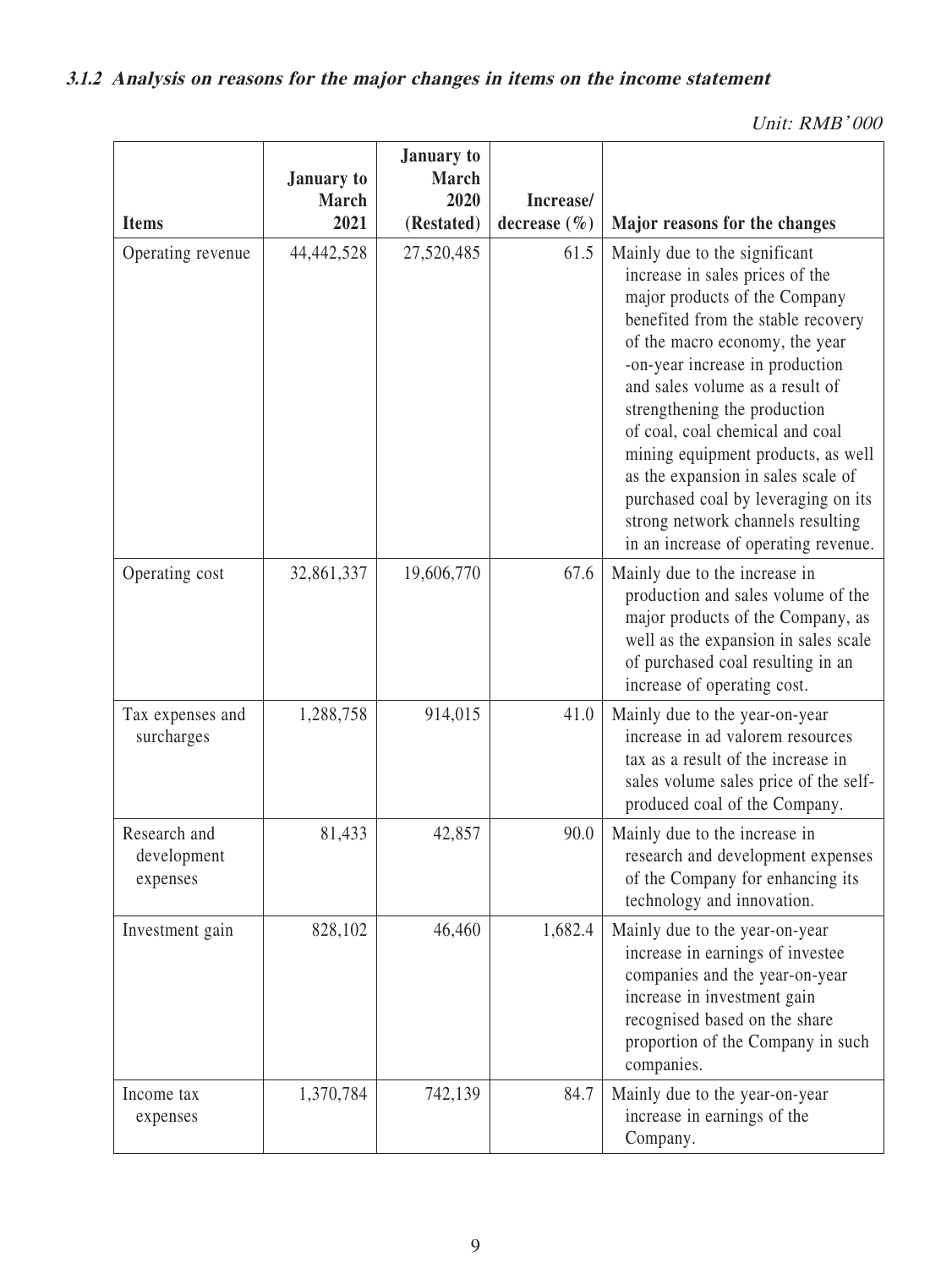#### **3.1.3 Analysis on reasons for major changes in items on the cash flow statement**

| Unit: RMB'000 |
|---------------|
|---------------|

| <b>Items</b>                                                 | <b>January to</b><br><b>March 2021</b> | <b>January to</b><br><b>March 2020</b><br>(Restated) | increase/<br>decrease in<br>amount | Major reasons for the changes                                                                                                                                                                                                                                                                                                      |
|--------------------------------------------------------------|----------------------------------------|------------------------------------------------------|------------------------------------|------------------------------------------------------------------------------------------------------------------------------------------------------------------------------------------------------------------------------------------------------------------------------------------------------------------------------------|
| Net cash flows<br>generated from<br>operating activities     | 5,835,827                              | 4,596,433                                            | 1,239,394                          | Mainly due to the combined effect of<br>growth of the operating results of the<br>Company as well as the increase of<br>the deposits derived from members<br>other than China Coal Energy by the<br>Finance Company.                                                                                                               |
| Net cash flows<br>generated from<br>investment<br>activities | $-2,881,831$                           | 3,130,981                                            | $-6,012,812$                       | Mainly due to the combined effects of<br>the change in time deposits of the<br>Company with initial deposit period<br>of more than three months as well<br>as the self-operated loan to members<br>other than China Coal Energy by the<br>Finance Company on a year-on-year<br>basis, resulting in an increase in cash<br>outflow. |
| Net cash flows<br>generated from<br>financing activities     | 428,636                                | 4,493,473                                            | $-4,064,837$                       | Mainly due to the year-on-year decrease<br>in debt financing arranged by the<br>Company according to the annual<br>financing plan and the overall capital.                                                                                                                                                                         |

#### **3.1.4 Revenue, cost and gross profit of coal operations**

In the first quarter of 2021, the macro economy has steadily recovered. The selling price of the self-produced commercial coal of the Company increased significantly. The Company endeavoured to increase production and sales to guarantee supply, and the scale of coal production and sales were expanded. The production volume of self-produced commercial coal was 28.59 million tonnes, representing a year-on-year increase of 3.03 million tonnes or 11.9%; the sales volume of self-produced commercial coal was 28.58 million tonnes, representing a year-on-year increase of 3.74 million tonnes or 15.1%; the sales volume of proprietary coal trading was 41.26 million tonnes, representing a year-on-year increase of 16.02 million tonnes or 63.5%. The Company recorded a sales revenue from coal operations of RMB36.678 billion, representing an increase of RMB14.780 billion or 67.5%, as compared to RMB21.898 billion for the same period of last year, of which, the sales revenue from selfproduced commercial coal was RMB14.590 billion, representing an increase of RMB2.918 billion or 25.0%, as compared to RMB11.672 billion for the same period of last year; the sales revenue from proprietary coal trading was RMB22.083 billion, representing an increase of RMB11.860 billion or 116.0%, as compared to RMB10.223 billion for the same period of last year.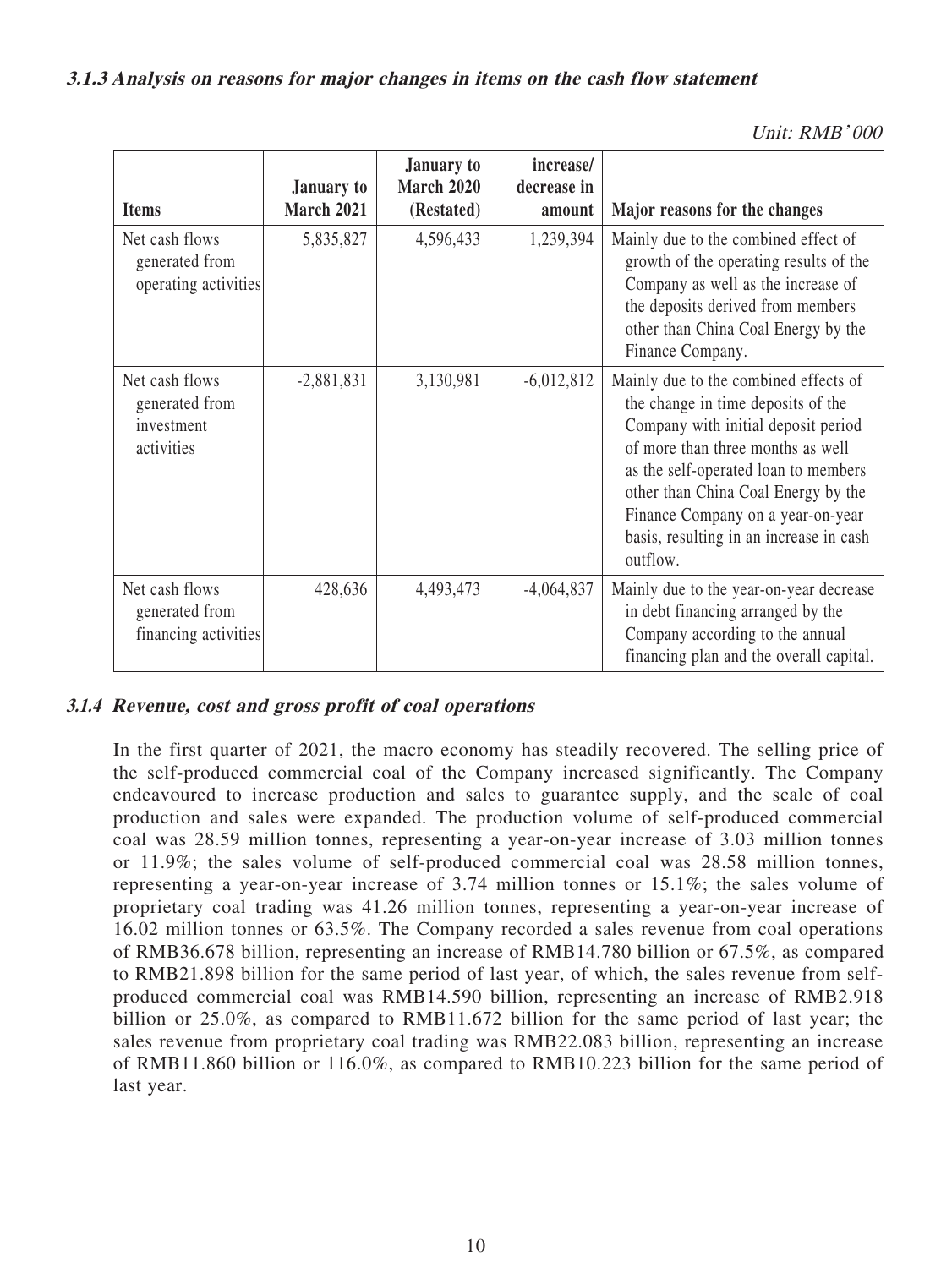The cost of sales of coal operations was RMB27.406 billion, representing an increase of RMB12.125 billion or 79.3%, as compared to RMB15.281 billion for the same period of last year, of which, the cost of sales of self-produced commercial coal increased by RMB799 million year on year, due to the combined effects of the Company's enhancement of cost control leading to the year-on-year decrease of the unit cost of sales of self-produced commercial coal by RMB0.27/tonne, and the year-on-year increase of its sales volume by 3.74 million tonnes; and the cost of sales of proprietary coal increased on a year-on-year basis by RMB11.326 billion due to the year-on-year increase of the sales volume of proprietary coal by 16.02 million tonnes.

The gross profit of coal operations was RMB9.272 billion, representing an increase of RMB2.655 billion or 40.1%, as compared to RMB6.617 billion for the same period of last year, of which, self-produced commercial coal recorded a gross profit of RMB8.427 billion, representing an increase of RMB2.119 billion as compared to RMB6.308 billion for the same period of last year; proprietary coal trading recorded a gross profit of RMB840 million, representing an increase of RMB534 million as compared to RMB306 million for the same period of last year.

#### **3.1.5 Coal sales volume and selling prices before netting of inter-segmental sales and the yearon-year changes**

Currency: RMB

|      |                                                       |                         |                        |                       |                |                       |         | Year-on-year         |             |              |                |
|------|-------------------------------------------------------|-------------------------|------------------------|-----------------------|----------------|-----------------------|---------|----------------------|-------------|--------------|----------------|
|      |                                                       |                         |                        |                       |                | Increase/decrease in  |         | Increase/decrease in |             |              |                |
|      |                                                       |                         |                        | January to March 2021 |                | January to March 2020 |         | amount               |             | percentage   |                |
|      |                                                       |                         |                        | <b>Sales</b>          | <b>Selling</b> | <b>Sales</b>          | Selling | <b>Sales</b>         | Selling     |              |                |
|      |                                                       | volume                  | price                  | volume                | price          | volume                | price   |                      |             |              |                |
|      |                                                       |                         |                        | (10,000)              | (RMB/          | (10,000)              | (RMB/   | (10,000)             | (RMB/       | <b>Sales</b> | <b>Selling</b> |
|      |                                                       | tonnes)                 | tonne)                 | tonnes)               | tonne)         | tonnes)               | (tonne  | volume $(\%)$        | $price(\%)$ |              |                |
| I.   | Self-produced                                         | Total                   |                        | 2,858                 | 511            | 2.484                 | 470     | 374                  | 41          | 15.1         | 8.7            |
|      | commercial coal                                       | Thermal coal<br>(I)     |                        | 2,539                 | 459            | 2,209                 | 421     | 330                  | 38          | 14.9         | 9.0            |
|      |                                                       |                         | Domestic sale          | 2,539                 | 459            | 2,209                 | 421     | 330                  | 38          | 14.9         | 9.0            |
|      |                                                       | Coking coal<br>(II)     |                        | 319                   | 919            | 275                   | 858     | 44                   | 61          | 16.0         | 7.1            |
|      |                                                       |                         | Domestic sale          | 319                   | 919            | 275                   | 858     | 44                   | 61          | 16.0         | 7.1            |
| II.  | Proprietary coal                                      | Total                   |                        | 4,126                 | 535            | 2,524                 | 405     | 1,602                | 130         | 63.5         | 32.1           |
|      | trading                                               | $($ $\Box$              | Domestic resale        | 4,064                 | 536            | 2,494                 | 401     | 1,570                | 135         | 63.0         | 33.7           |
|      |                                                       | (II)                    | Self-operated exports* | 6                     | 1,206          | 2                     | 1,866   | 4                    | $-660$      | 200.0        | $-35.4$        |
|      |                                                       | (III)<br>Import trading |                        | 56                    | 402            | 28                    | 668     | 28                   | $-266$      | 100.0        | $-39.8$        |
| III. | Import and export and<br>domestic agency <sup>*</sup> | Total                   |                        | 265                   | $\overline{c}$ | 52                    | 6       | 213                  | $-4$        | 409.6        | $-66.7$        |
|      |                                                       | (I)<br>Import agency    |                        | 256                   | 2              | 15                    | 4       | 241                  | $-2$        | 1,606.7      | $-50.0$        |
|      |                                                       | (II)<br>Export agency   |                        | 9                     | 8              | 37                    | 7       | $-28$                |             | $-75.7$      | 14.3           |

- \*: Briquette export.
- ★: Selling price is agency service fee.
- Note: Sales volume of the commercial coal is before net of inter-segmental sales within the Company which was 4.33 million tonnes for January to March 2021 and 3.39 million tonnes for January to March 2020.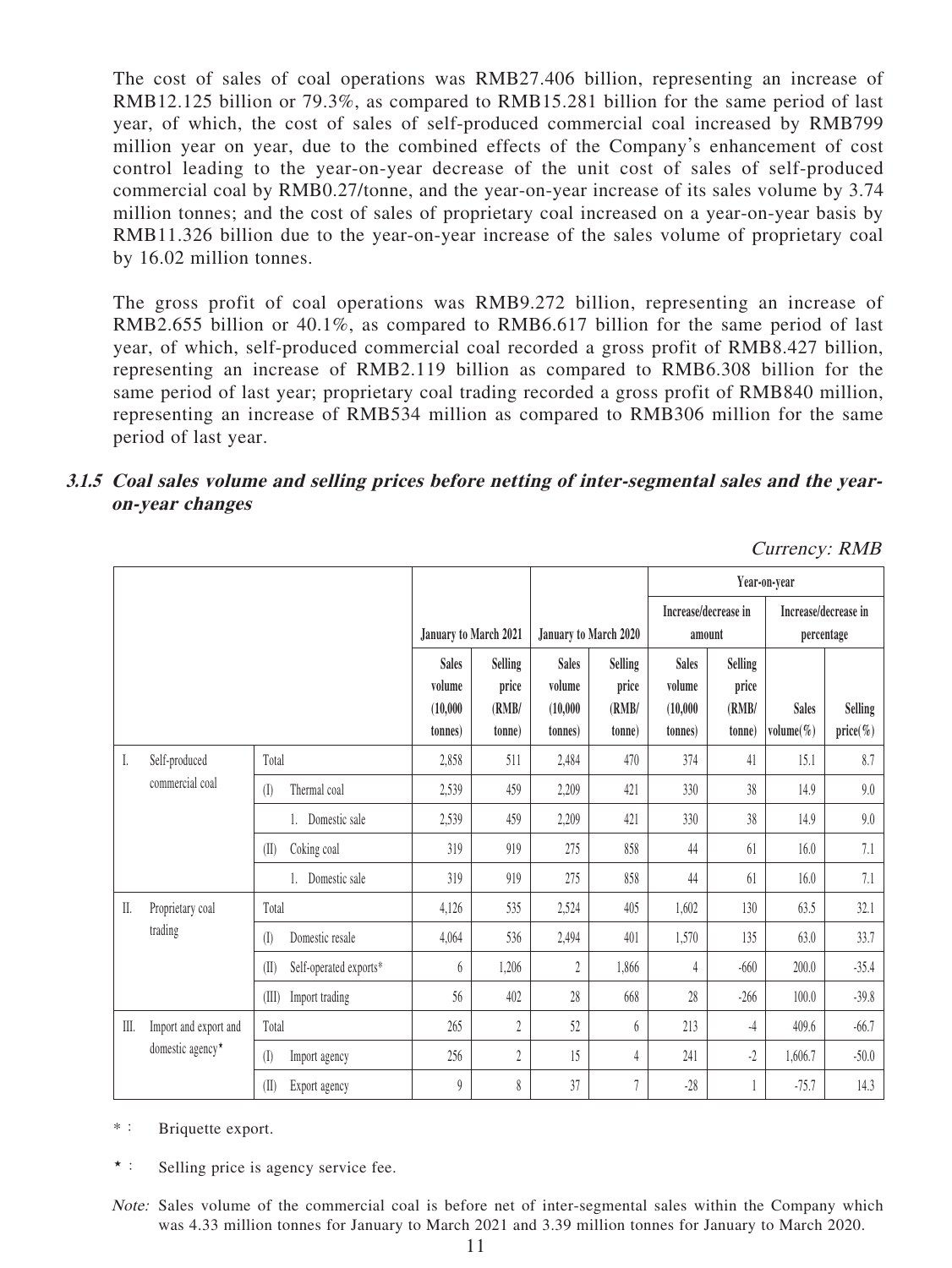**3.1.6 The unit cost of sales of self-produced commercial coal and the year-on-year changes**

|                                                         |                                        |                                        | Year-on-year                       |                                                  |
|---------------------------------------------------------|----------------------------------------|----------------------------------------|------------------------------------|--------------------------------------------------|
| <b>Items</b>                                            | <b>January</b> to<br><b>March 2021</b> | <b>January to</b><br><b>March 2020</b> | Increase/<br>decrease in<br>amount | Increase/<br>decrease in<br>percentage<br>$(\%)$ |
| Materials costs                                         | 50.97                                  | 51.50                                  | $-0.53$                            | $-1.0$                                           |
| Staff costs                                             | 28.94                                  | 31.95                                  | $-3.01$                            | $-9.4$                                           |
| Depreciation and<br>amortization                        | 52.54                                  | 55.63                                  | $-3.09$                            | $-5.6$                                           |
| Repair expenses                                         | 10.55                                  | 9.74                                   | 0.81                               | 8.3                                              |
| Outsourced mining<br>engineering fee                    | 36.58                                  | 33.04                                  | 3.54                               | 10.7                                             |
| Other costs                                             | 36.07                                  | 34.06                                  | 2.01                               | 5.9                                              |
| Unit cost of sales of self-<br>produced commercial coal | 215.65                                 | 215.92                                 | $-0.27$                            | -0.1                                             |

Unit: RMB/tonne Currency: RMB

In the first quarter of 2021, the unit cost of sales of self-produced commercial coal of the Company was RMB215.65/tonne, representing a decrease of RMB0.27/tonne or 0.1%, as compared to RMB215.92/tonne for the same period of last year. The Company continued to release its advanced production capacity activating the increase of the output of self-produced commercial coal, the dilution effect of which reduced the staff costs and depreciation and amortization costs per tonne of coal on a year-on-year basis. According to the production organization plan, the stripping volume of the Company's open pit mine and the drifting footage of the mine for the current period increased on a year-on-year basis, which resulted in the increase both in outsourced mining engineering fee per tonne of coal and repair expenses per tonne of coal. Besides, affected by the combined effect of the year-on-year decrease in utilization of the special fund provided by the Company in the current period as well as unbalanced settlement of sporadic expenses related to production, other costs per tonne of coal increased on a year-on-year basis.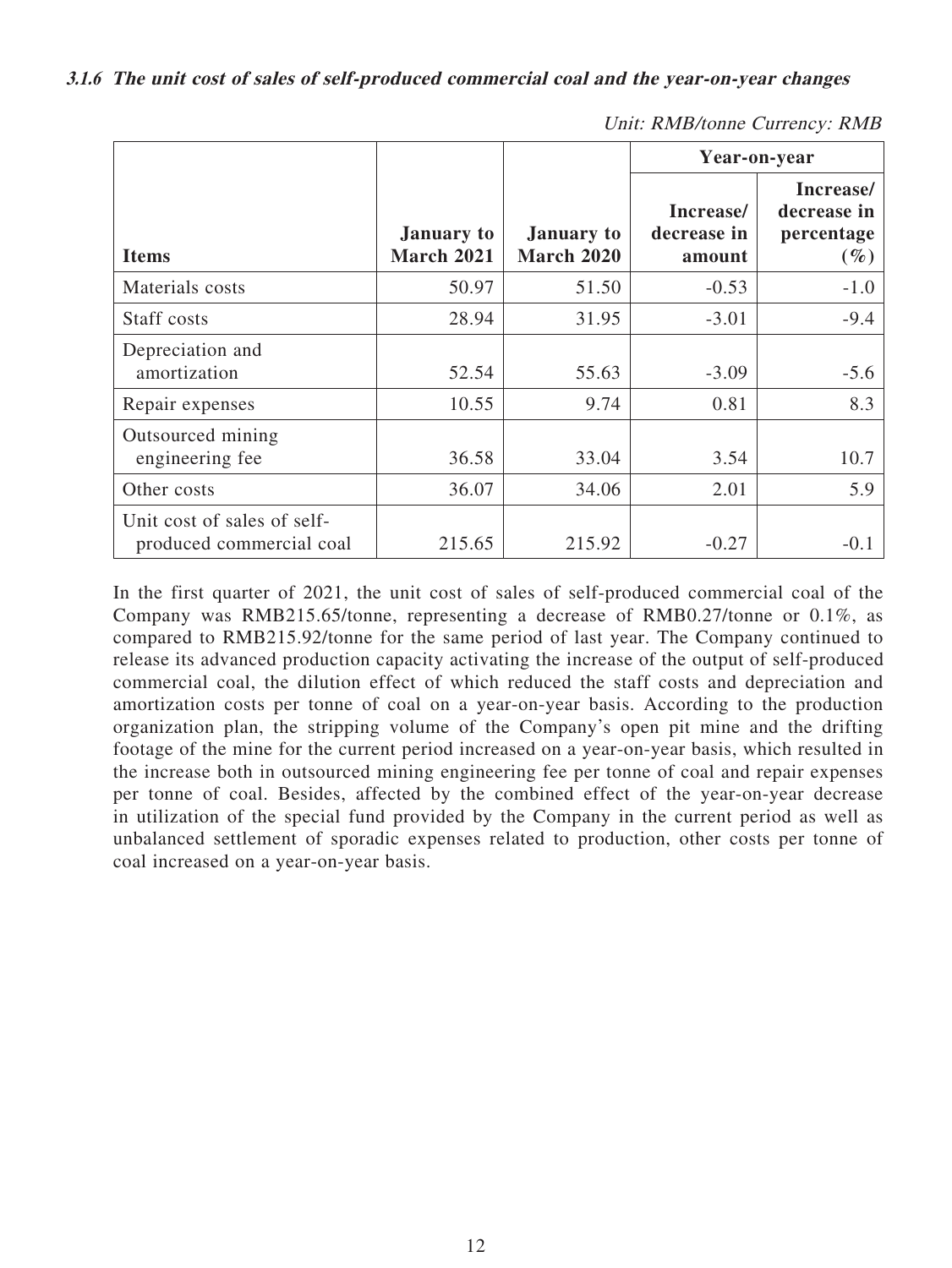| Currency: RMB |  |
|---------------|--|
|---------------|--|

|                                                                 |                                               |                                            |                                                |                                            |                                                | Year-on-year                               |                                            |                        |  |
|-----------------------------------------------------------------|-----------------------------------------------|--------------------------------------------|------------------------------------------------|--------------------------------------------|------------------------------------------------|--------------------------------------------|--------------------------------------------|------------------------|--|
|                                                                 | <b>January to March 2021</b>                  |                                            | January to March 2020                          |                                            | Increase/decrease in<br>amount                 |                                            | Increase/decrease in<br>percentage $(\% )$ |                        |  |
|                                                                 | <b>Sales</b><br>volume<br>(10,000)<br>tonnes) | <b>Selling</b><br>price<br>(RMB/<br>(tonne | <b>Sales</b><br>volume<br>(10,000)<br>(tonnes) | <b>Selling</b><br>price<br>(RMB/<br>(tonne | <b>Sales</b><br>volume<br>(10,000)<br>(tonnes) | <b>Selling</b><br>price<br>(RMB/<br>(tonne | <b>Sales</b><br>volume $(\%)$              | Selling<br>$price(\%)$ |  |
| (I)<br>Polyolefin                                               | 38.6                                          | 7,444                                      | 32.1                                           | 6,052                                      | 6.5                                            | 1,392                                      | 20.2                                       | 23.0                   |  |
| 1. Polyethylene                                                 | 19.5                                          | 7,321                                      | 14.4                                           | 6,000                                      | 5.1                                            | 1,321                                      | 35.4                                       | 22.0                   |  |
| 2. Polypropylene                                                | 19.1                                          | 7,569                                      | 17.7                                           | 6,095                                      | 1.4                                            | 1,474                                      | 7.9                                        | 24.2                   |  |
| (II) Urea                                                       | 63.7                                          | 1,927                                      | 59.1                                           | 1,692                                      | 4.6                                            | 235                                        | 7.8                                        | 13.9                   |  |
| (III) Methanol                                                  | 24.3                                          | 1,598                                      | 20.2                                           | 1,394                                      | 4.1                                            | 204                                        | 20.3                                       | 14.6                   |  |
| Of which: Inter-segment<br>self-consumption volume <sup>+</sup> | 19.8                                          | 1,649                                      | 20.1                                           | 1,393                                      | $-0.3$                                         | 256                                        | $-1.5$                                     | 18.4                   |  |
| External sales                                                  | 4.5                                           | 1,375                                      | 0.1                                            | 1,681                                      | 4.4                                            | $-306$                                     | 4,400.0                                    | $-18.2$                |  |

◆: The amount of inter-segment self-consumption volume represents the supply of methanol by Inner Mongolia China Coal Yuanxing Energy Chemical Company Limited (內蒙古中煤遠興能源化工有限公 司) and China Coal Shaanxi Yulin Energy & Chemical Company Limited (中煤陝西榆林能源化工有限 公司) to Inner Mongolia China Coal Mengda New Energy & Chemical Company Limited (內蒙古中煤蒙 大新能源化工有限公司) and China Coal Ordos Energy Chemical Company Limited (中煤鄂爾多斯能源 化工有限公司).

#### **3.1.8 Unit cost of sales of major coal chemical products and year-on-year changes**

Unit: RMB/tonne Currency: RMB

|                                                    |                                        |                                        | Year-on-year                       |                                                  |  |  |
|----------------------------------------------------|----------------------------------------|----------------------------------------|------------------------------------|--------------------------------------------------|--|--|
| <b>Items</b>                                       | <b>January to</b><br><b>March 2021</b> | <b>January to</b><br><b>March 2020</b> | Increase/<br>decrease in<br>amount | Increase/<br>decrease in<br>percentage<br>$(\%)$ |  |  |
| Polyolefin<br>(I)                                  | 5,477                                  | 4,928                                  | 549                                | 11.1                                             |  |  |
| Polyethylene<br>1.                                 | 5,505                                  | 4,985                                  | 520                                | 10.4                                             |  |  |
| Polypropylene<br>2.                                | 5,448                                  | 4,881                                  | 567                                | 11.6                                             |  |  |
| (II) Urea                                          | 1,080                                  | 1,105                                  | $-25$                              | $-2.3$                                           |  |  |
| $(III)$ Methanol <sup><math>\triangle</math></sup> | 1,268                                  | 1,250                                  | 18                                 | 1.4                                              |  |  |

▲: The unit cost of sales of methanol includes the corresponding unit cost of sales of inter-segmental selfconsumption volume.